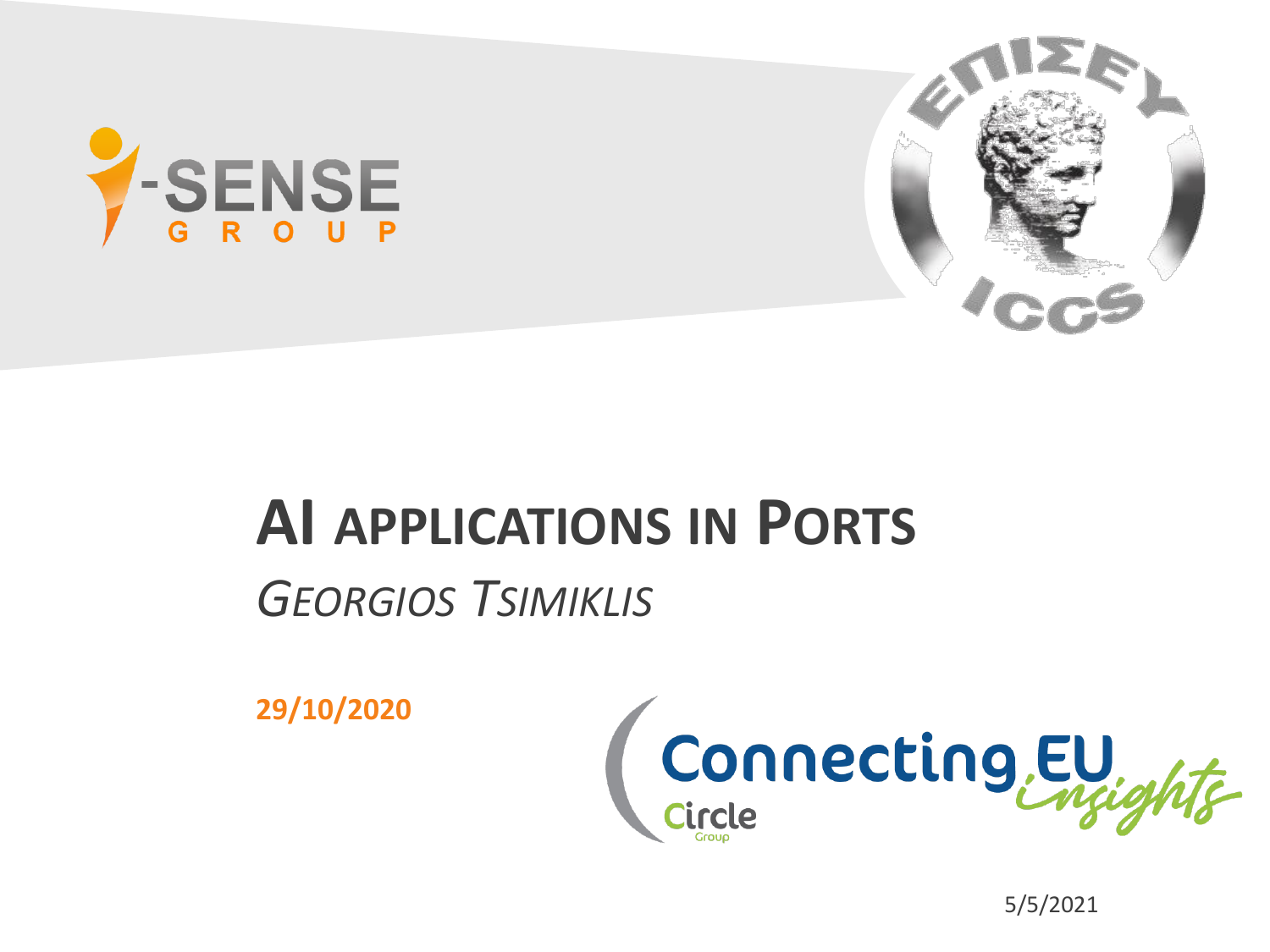# **AI APPLICATIONS IN PORTS**



**Artificial intelligence (AI)** : Analytical models that generate predictions, rules, answers, recommendations, or similar outcomes to solve complex problems .

**Artificial Intelligence applications (AI) at ports** are aiming to synchronize processes within the port ecosystem leading to improved efficiency, safety, and environmental benefits, including improved air quality and lower greenhouse gas emissions .

**AI Applications** are very much related to technologies like IoT, 5G and data sharing platforms.

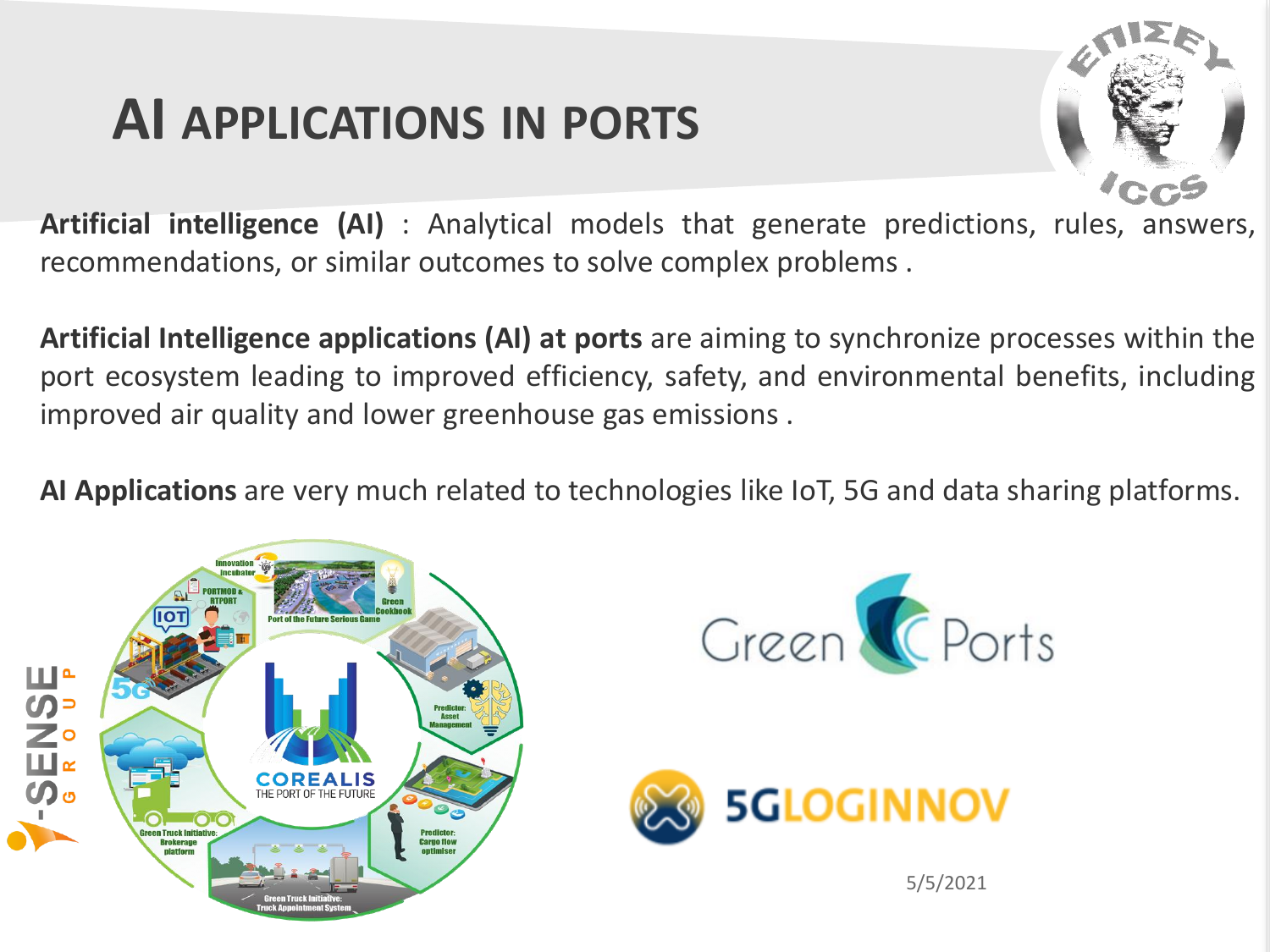# **APPLICATION EXAMPLES, COREALIS**

#### **COREALIS PREDICTOR , Predictive maintenance**

#### Piraeus, Greece

**SENSE** 

• Increase the total operation time of the equipment and contribute to predictive maintenance

Collecting and

**Transmitting Data** 

• Improve the warehouse management with just in time equipment

5/5/2021

Preprocessing Data and Predicting Breakdowns Utilizing Predictions

This project has received funding from the European Union's horizon 2020 research and innovation programme under grant agreement No. 768994





Training of AI Model



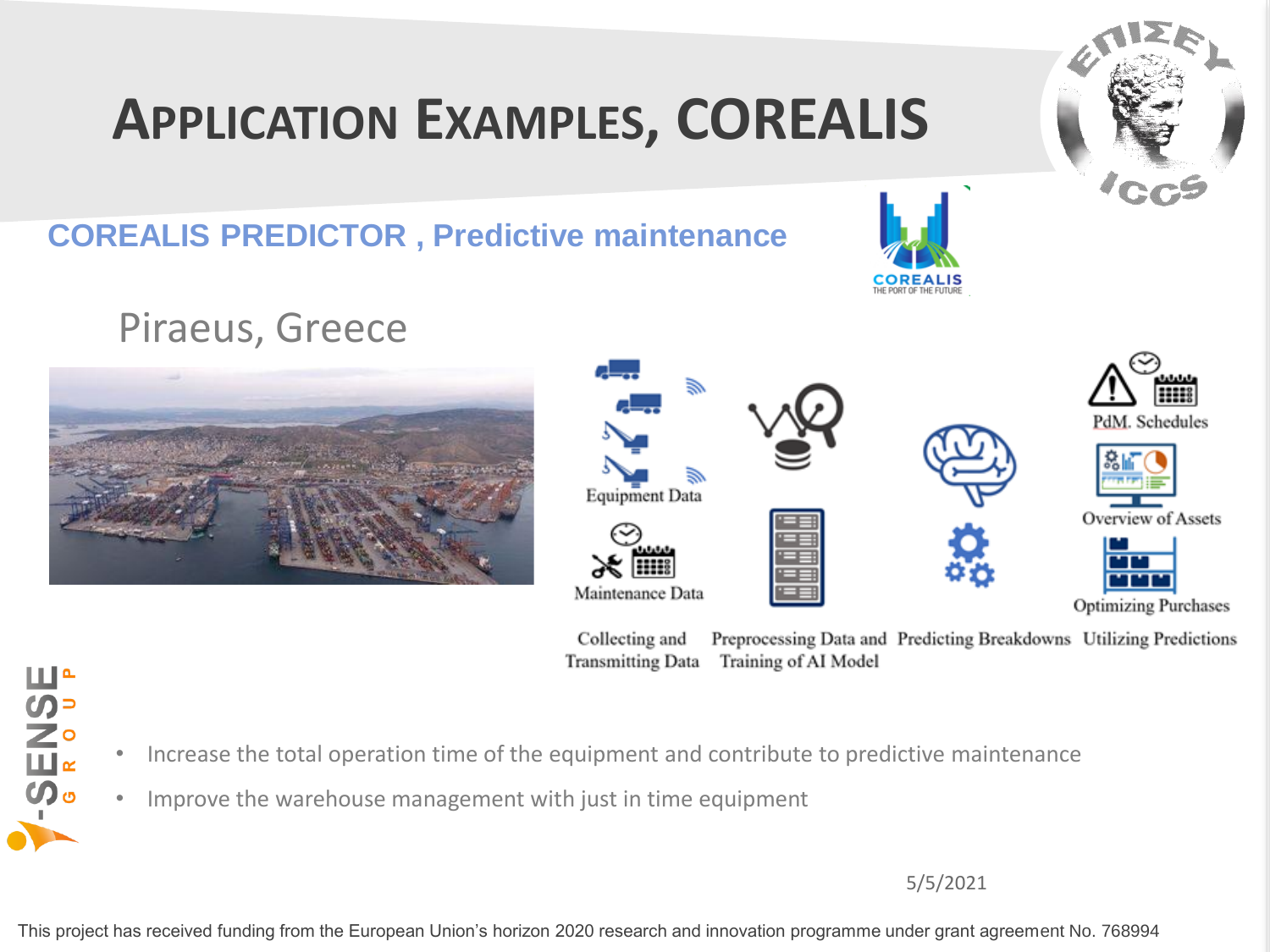

# **APPLICATION EXAMPLES , 5G-LOGINNOV**





AI solutions for the port:

**SENSE** 

- Human presence identification in restricted areas, risk detection
- Container seal detection

5/5/2021

This project has received funding from the European Union's horizon 2020 research and innovation programme under grant agreement No. 957400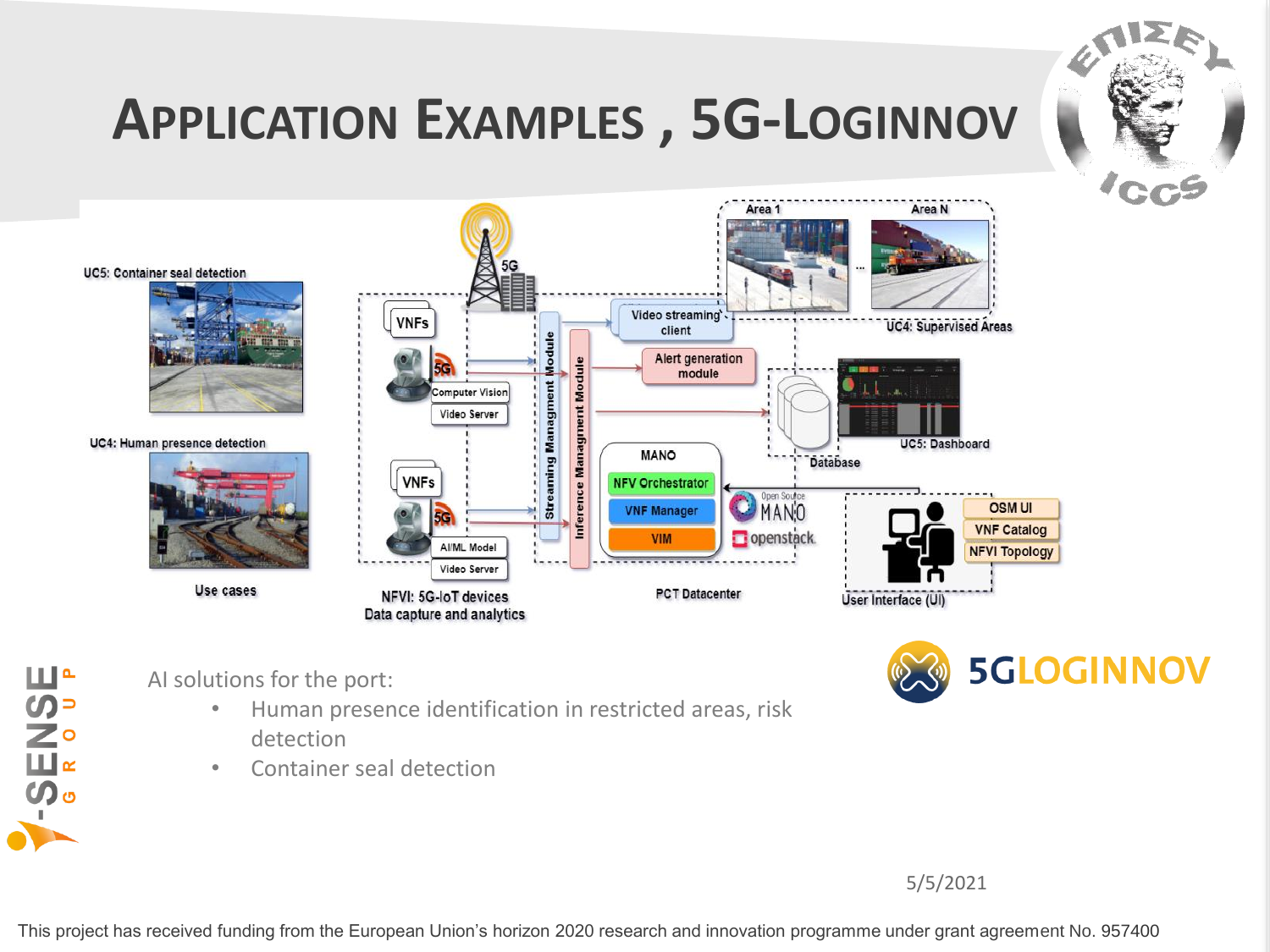

### **APPLICATION EXAMPLES , GREEN C PORTS**

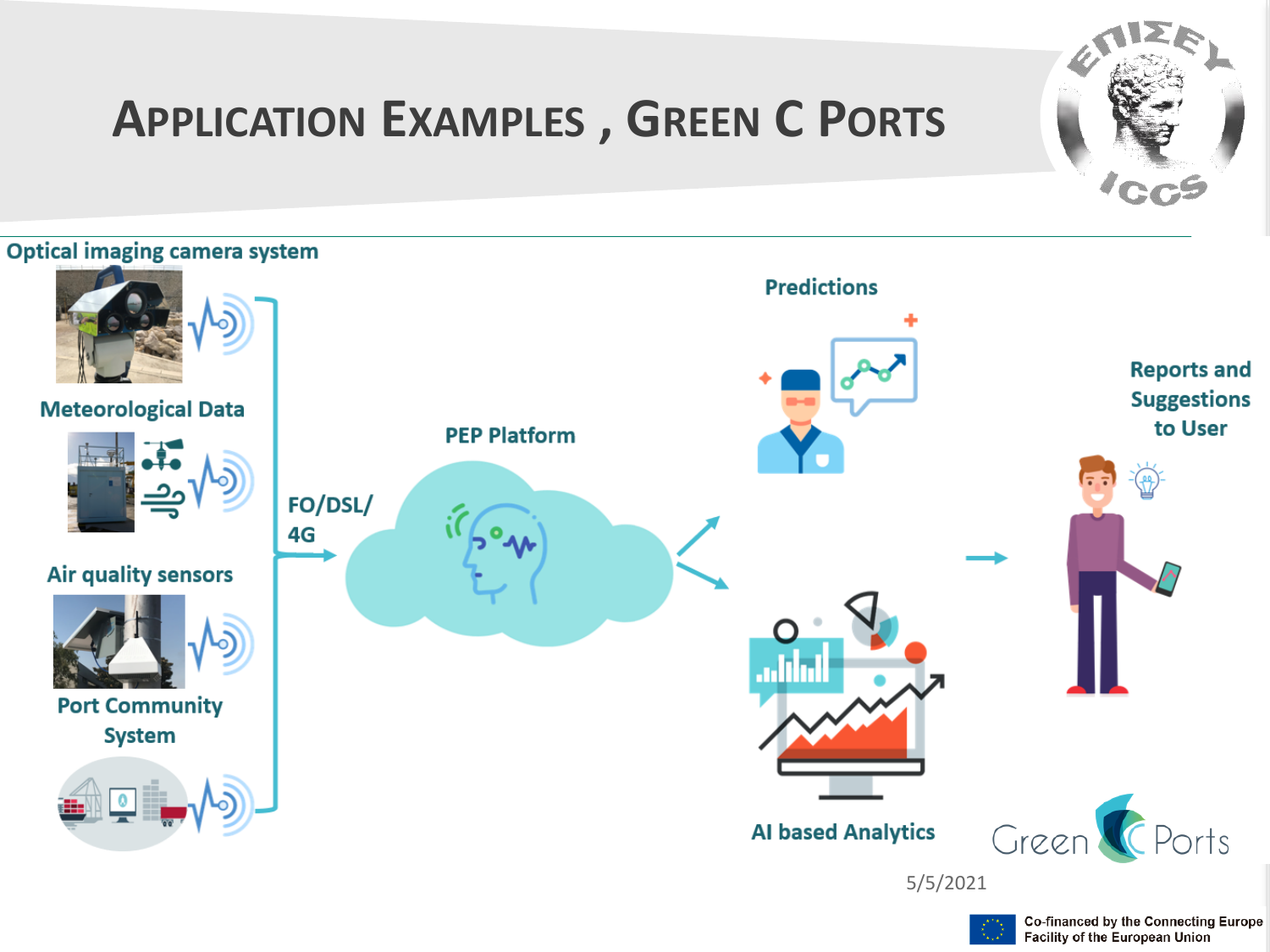

## **RISKS RELATED TO AI APPLICATIONS**



**SENSE**